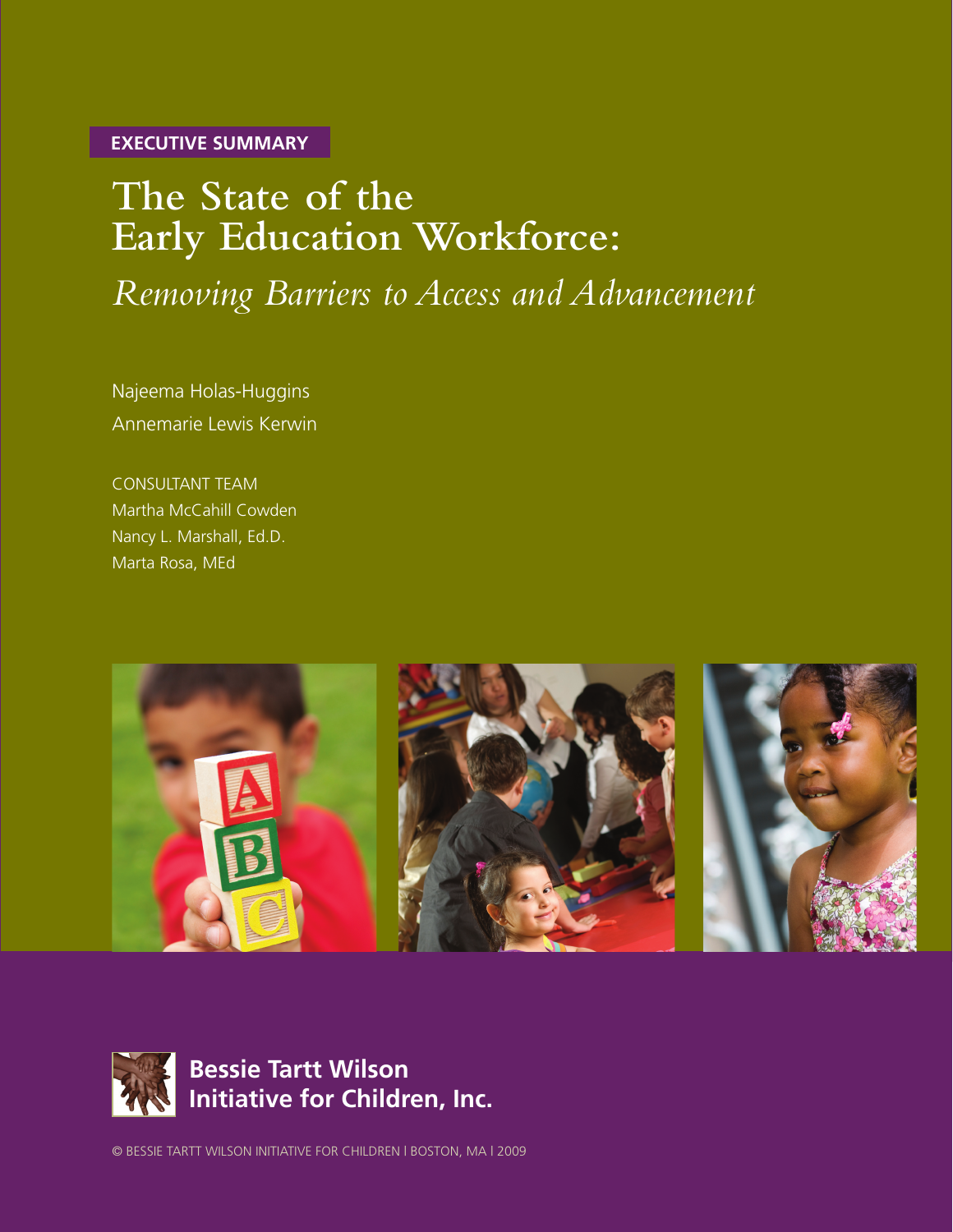#### Board of Trustees

Bessie Tartt Wilson Initiative for Children, Inc. Phyllis B. Cater, chairperson Gail L. Kirk, vice chairperson Maureen Alphonse-Charles George M. Coulter Wanda Geer Robert Greenwald Mary M. Lassen Celina Miranda Sue B. Reamer Tyra B. Sidberry Monalisa Smith Jed Swan Mary L. Reed, ex-officio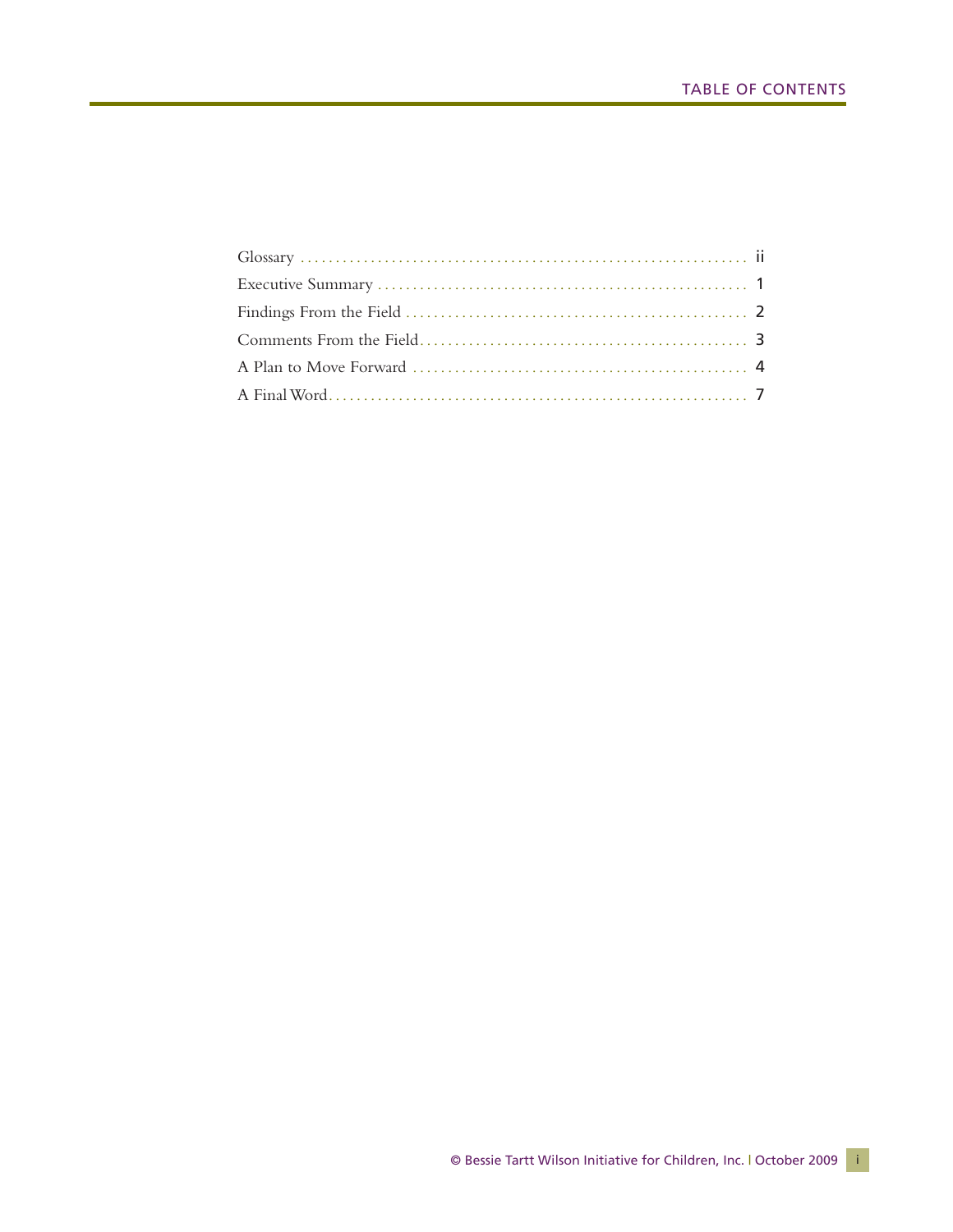# Glossary

- BTWIC ..... Bessie Tartt Wilson Initiative for Children
- CCPLF....... Child Care Provider Loan Forgiveness Demonstration Program
- CDA......... Child Development Associate Credentials
- CPC.......... Community Partnerships for Children
- DEEC........ Department of Early Education and Care
- EEC.......... Early Education and Care (refers to the field as a whole)
- ESOL ........ English as a Second or Other Language
- FCC.......... Family Child Care
- IHE........... Institute of Higher Learning
- NAEYC..... National Association for the Education of Young Children
- R&R ......... Child Care Resource and Referral Agency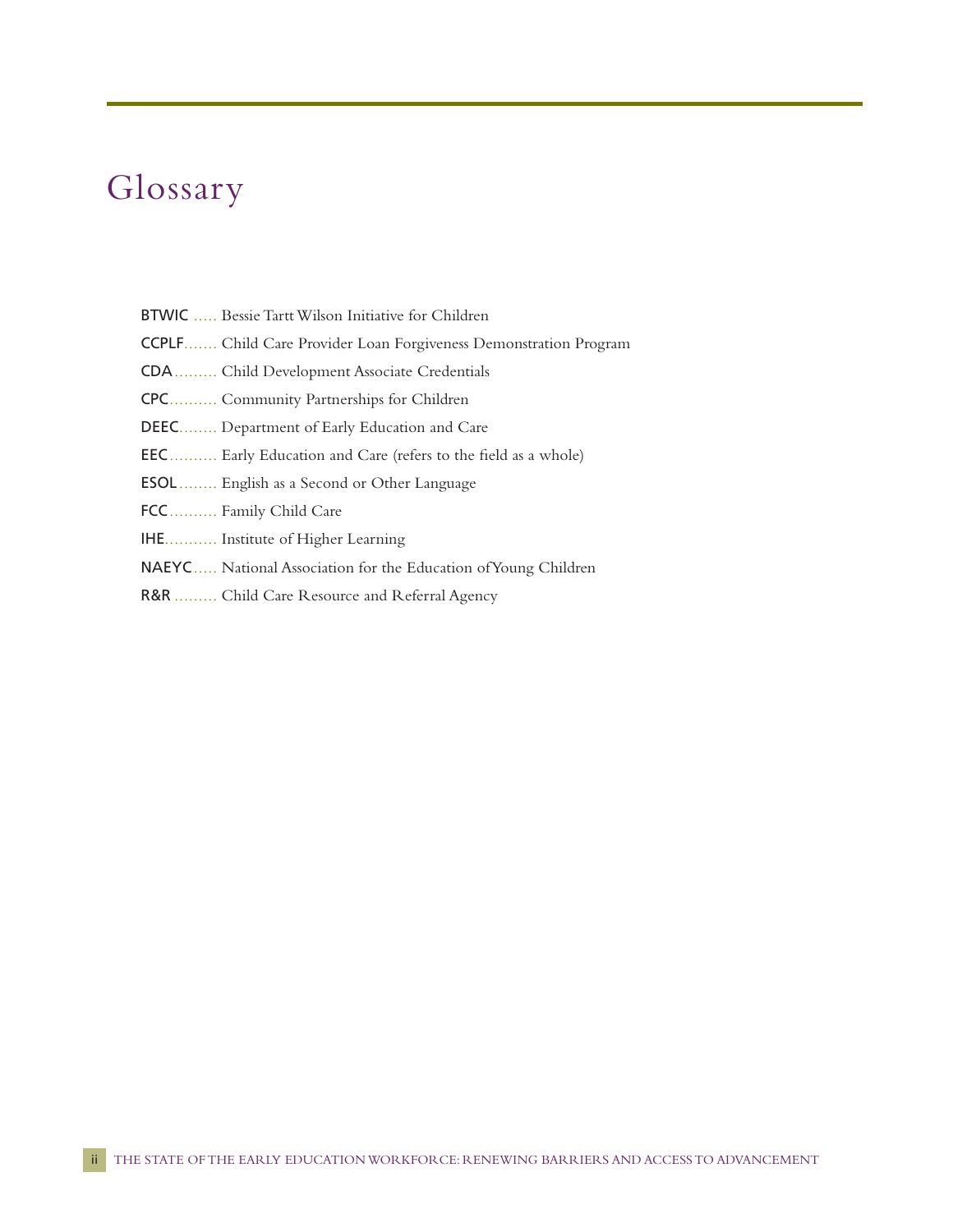## Executive Summary

The challenge for Massachusetts is to raise the quality of all early education and care, and provide an innovative, exceptional early education experience. Furthermore, organizations such as the National Association for the Education of Young Children (NAEYC) have used the research on early education and later effects to call for increased educational requirements for early childhood educators. As awareness of the importance of early education increases, it is likely that legislators and families will join these groups in demanding higher education degrees from the field.

The state's mission to provide high-quality early education and care relies heavily on the education level, training, and professional satisfaction of early childhood educators. Yet, a long history of being undervalued and underpaid has created a workforce with low morale and high turnover rates. Pay rates often do not reflect the cost of living, especially in urban areas.

The Bessie Tartt Wilson Initiative for Children (BTWIC) envisions a workforce of early childhood educators and caregivers who strive to provide the best possible experience to all children, including low-income children and those in the child care voucher system. Of the utmost importance, we see opportunities for education and degree achievement available to all in the field.

This report from the BTWIC looks at the interrelated issues of degree attainment, financing early education, communication, and public perception of the field. It begins with a discussion of the findings from BTWIC's research – seven town meetings throughout the state and a two page anonymous questionnaire, and concludes with formal recommendations in each of the following areas - higher education, compensation and benefits, communication, and public education/ awareness.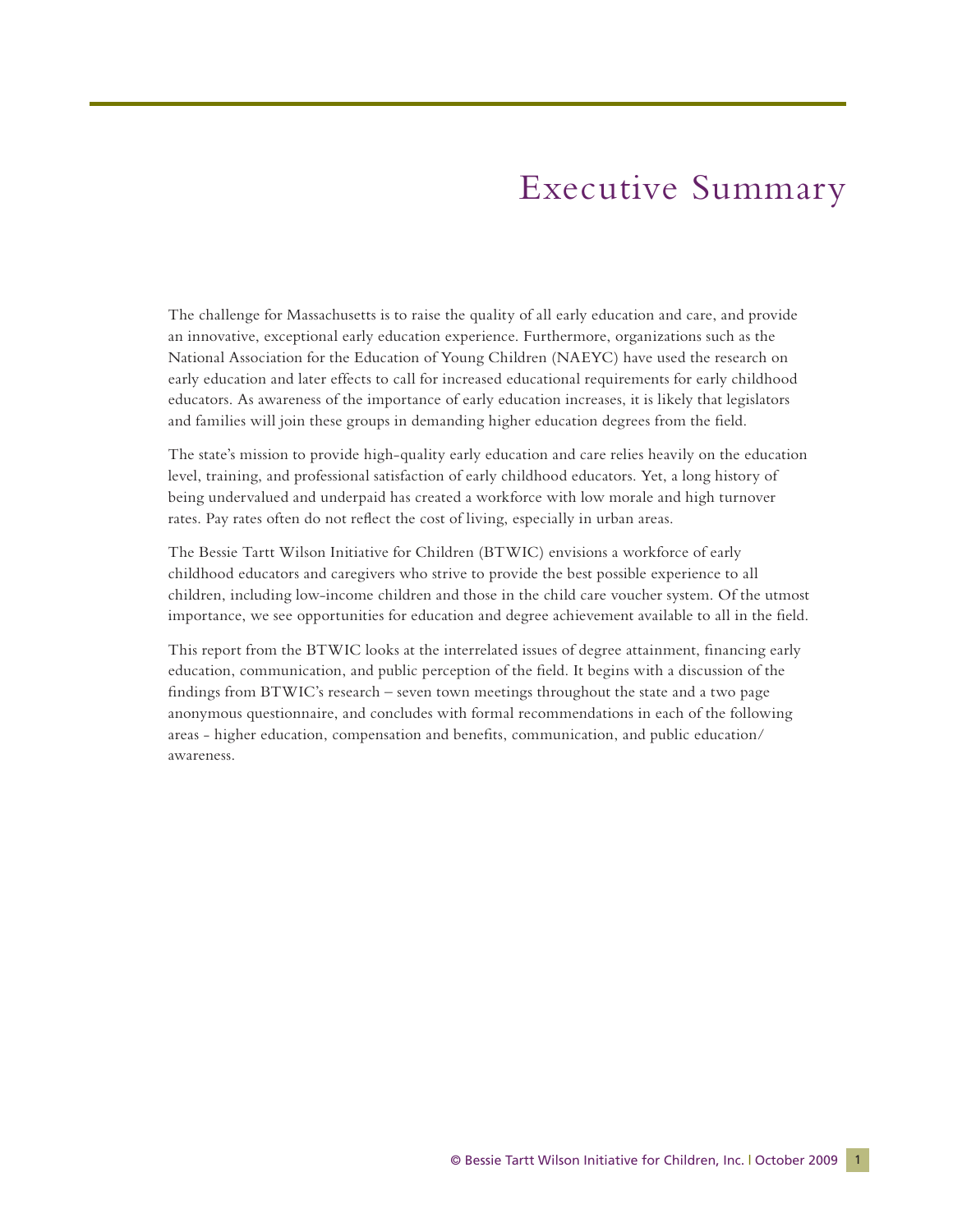## Findings From the Field

The most compelling finding from our research is that the challenges and frustrations for all early childhood educators are the same across the board. The same issues exist throughout the state, regardless of position or type of early education and care provided. These overwhelming consistencies create an excellent opportunity for the state to make a positive impact that will reach the entire field.

- 1. Compensation is the largest stressor for the field and the principal barrier to accessing higher education.
	- The lack of appropriate compensation causes personal and professional stress, embarrassment, and low morale. These outcomes all affect children who rely on continuous care from happy early childhood educators.
- 2. Early childhood educators have trouble accessing higher education for a variety of reasons.
	- 59.2% of questionnaire respondents need scholarships to afford to attend an institute of higher education.
- 3. Communication within the field, at all levels, is lacking.
	- Early education and care administrators feel that they do not receive timely communications from the Department of Early Education and Care, while early childhood educators feel they do not receive enough information from their directors.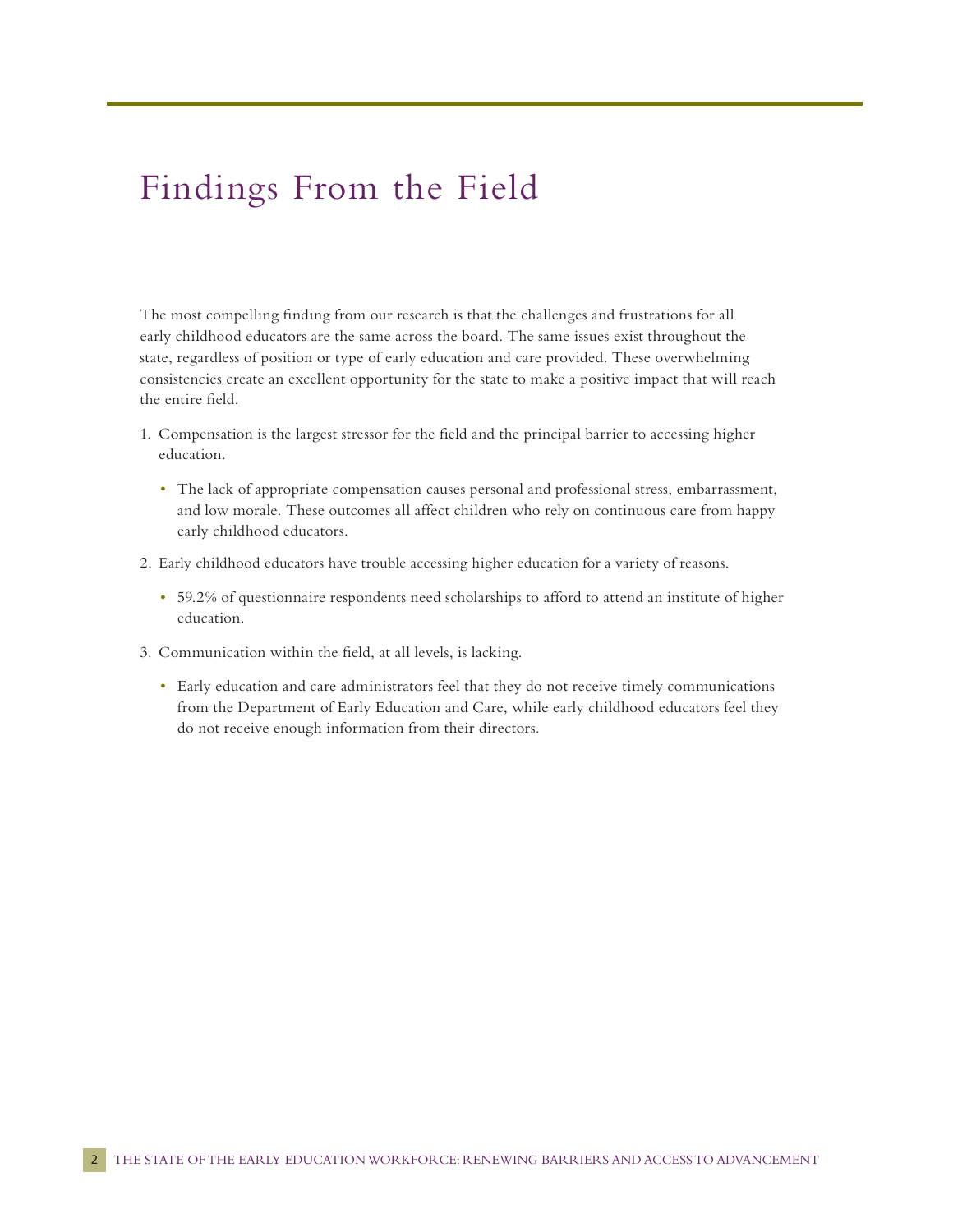## Comments From the Field

*"We are not paid enough for what we do or for what we are worth."* 

Town Meeting Attendee, Boston.

### *"We need to do a better job of educating the government on what we actually do."*

Town Meeting Attendee, Springfield.

### *"I have to keep three jobs."*

Town Meeting Attendee, Lawrence.

An Early childhood educator in New Bedford shared that the center has been offering college level courses for a number of years; she has taken advantage of them but never matriculated in a college. After 8 years of taking courses, she just found out that many have been duplicate courses and they do not add to the requirements of the degree.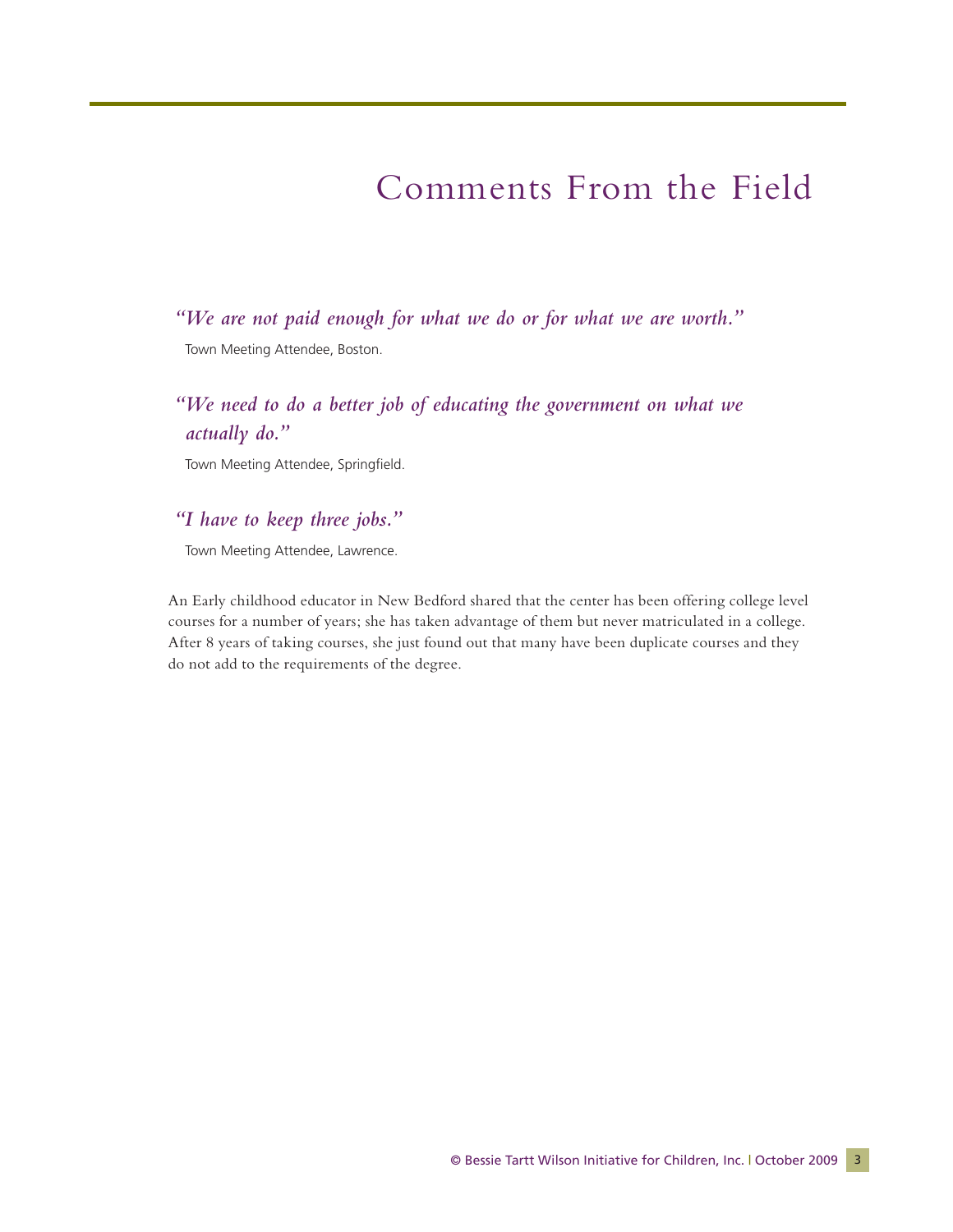### A Plan to Move Forward

Each recommendation is phrased as an overarching goal, followed by detailed measures to achieve each goal.

Many issues were considered in the development of these recommendations, including the current economic climate in Massachusetts. BTWIC understands that major change cannot occur without monetary costs. Our recommendations are designed to create a foundation for long-term change when the economy recovers. But change cannot wait; to that end, many of the recommendations can be implemented immediately.

#### **Higher Education**

1. Implement a simple credentialing system to encourage early childhood educators to attain degrees. Request that implementation occurs within the Department of Early Education and Care and the Executive Office of Education.

The state has made commendable strides in the creation of a draft credentialing system and career lattice, but the need for a formalized, functional system is growing. Early childhood educators want a career path that includes the strengths of the public school system – clearly defined job titles, an easily understood plan for advancement, and compensation tied to educational achievement and experience. The next steps for the credentialing system should include significant input from family child care educators and the inclusion of compensation linked to progress through the system.

- 1.1. Strengthen the transfer of prior learning into degree credits by creating clearer guidelines, based on the core competencies developed by the Early Education and Care and Out-of-School-Time Workforce Development Task Force. Credit for prior learning should include Child Development Associate credentials (CDA) and prior work experience.
- 1.2. Create a formal system of University and Career Path Navigation Advisement.
- 1.3. Create an "Early Educators Career Passport" book for early childhood educators that explains and documents their pathway towards a degree.
- 1.4. Explore existing barriers to financing college education, including loan default and loan forgiveness and expand existing successful models to include the EEC field.
- 1.5. Support the Department of Early Education and Care's efforts to increase usage of the Early Childhood Educators Scholarship Fund by publicizing the fund and streamlining paperwork requirements.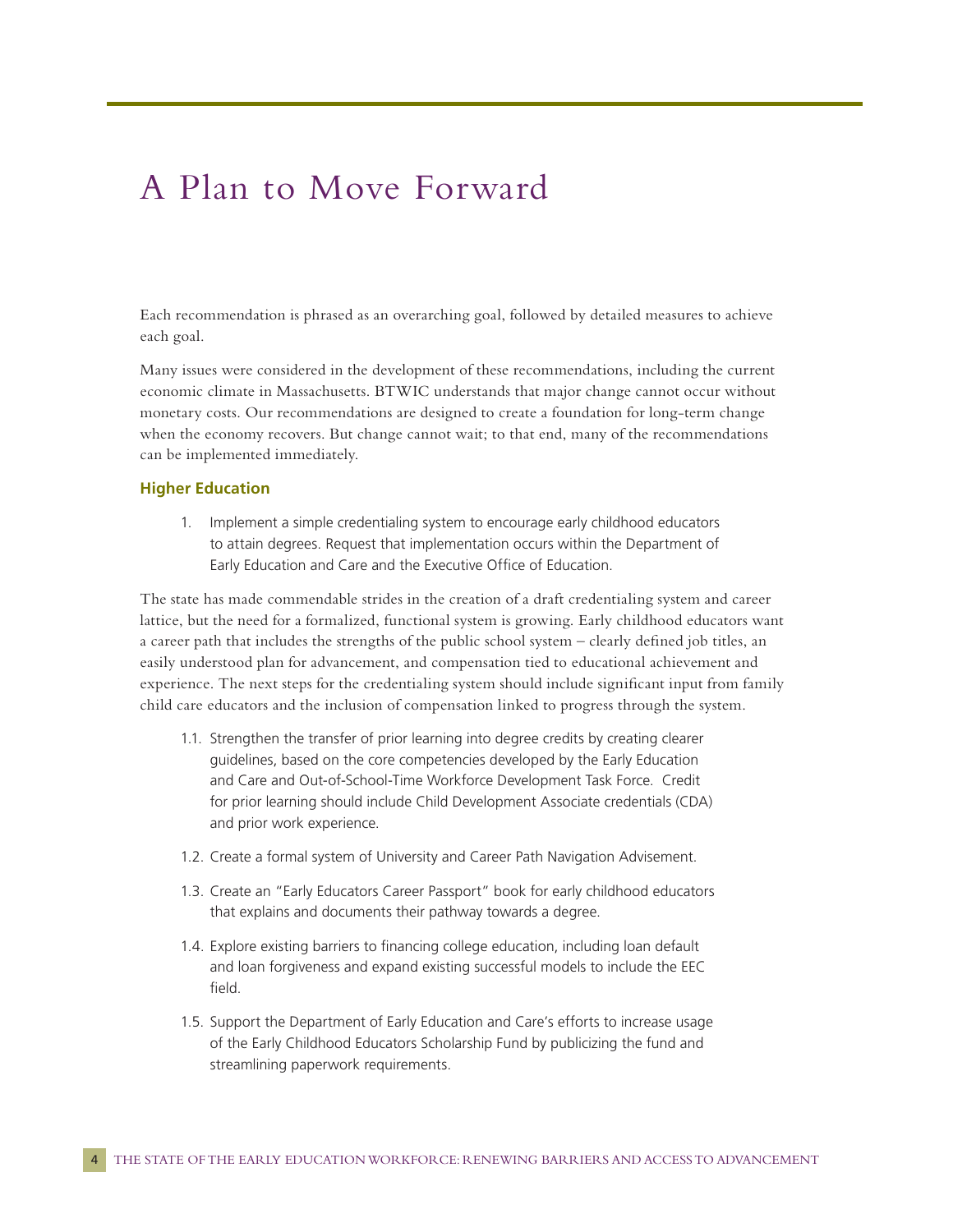#### **Compensation**

2. Identify ways to increase compensation and provide benefits commensurate with education and professional responsibilities.

Compensation affects every aspect of an early childhood educator's life. It is important to note the connection between low compensation and the high number of questionnaire respondents (54.1%) who believe they cannot afford to pursue higher education.

2.1. Contribute to a three-part dialogue initiated by the Bessie Tartt Wilson Initiative for Children in the upcoming year to discuss early education and care financing systems. The final result of the dialogue will be a blueprint for finance reform of Massachusetts's mixed delivery system, inclusive of all families receiving child care. Beginning with a task force comprised of early childhood education financing experts and state legislators and followed by a conference including early childhood educators and workforce, the dialogue will culminate in the release of a blueprint for financing early education and care in Massachusetts.

#### **Communication**

3. Improve overall communication between the field and the Department of Early Education and Care, as well as strengthen communication between administrators and early childhood educators' workforce.

The issue of communication came up frequently in town meetings; in fact, it was mentioned in every town meeting. The Department of Early Education and Care holds valuable information about programs to support the early education and care field, yet a common phrase at all town meetings was "I didn't know about that."

- 3.1. Conduct a review of and evaluate current communication systems in the early education and care workforce to identify and solve problems such as consistency, ease of understanding, translation, and breadth of issues.
- 3.2. Provide computer training and related translation services to enhance computer literacy in the early education and care field through contracts with Community Partnerships for Children programs (CPCs) and Resource & Referral agencies (R&Rs).
- 3.3. Increase and strengthen use of consistent electronic communication to individuals in the field and early education and care centers to provide information about the Early Childhood Educators Scholarship Fund, health benefits through MassHealth and Commonwealth Care Connector, existing discounts to education supply stores, and state and federal tax breaks.
- 3.4. Update the Department of Early Education and Care website so it is more userfriendly and easier to navigate.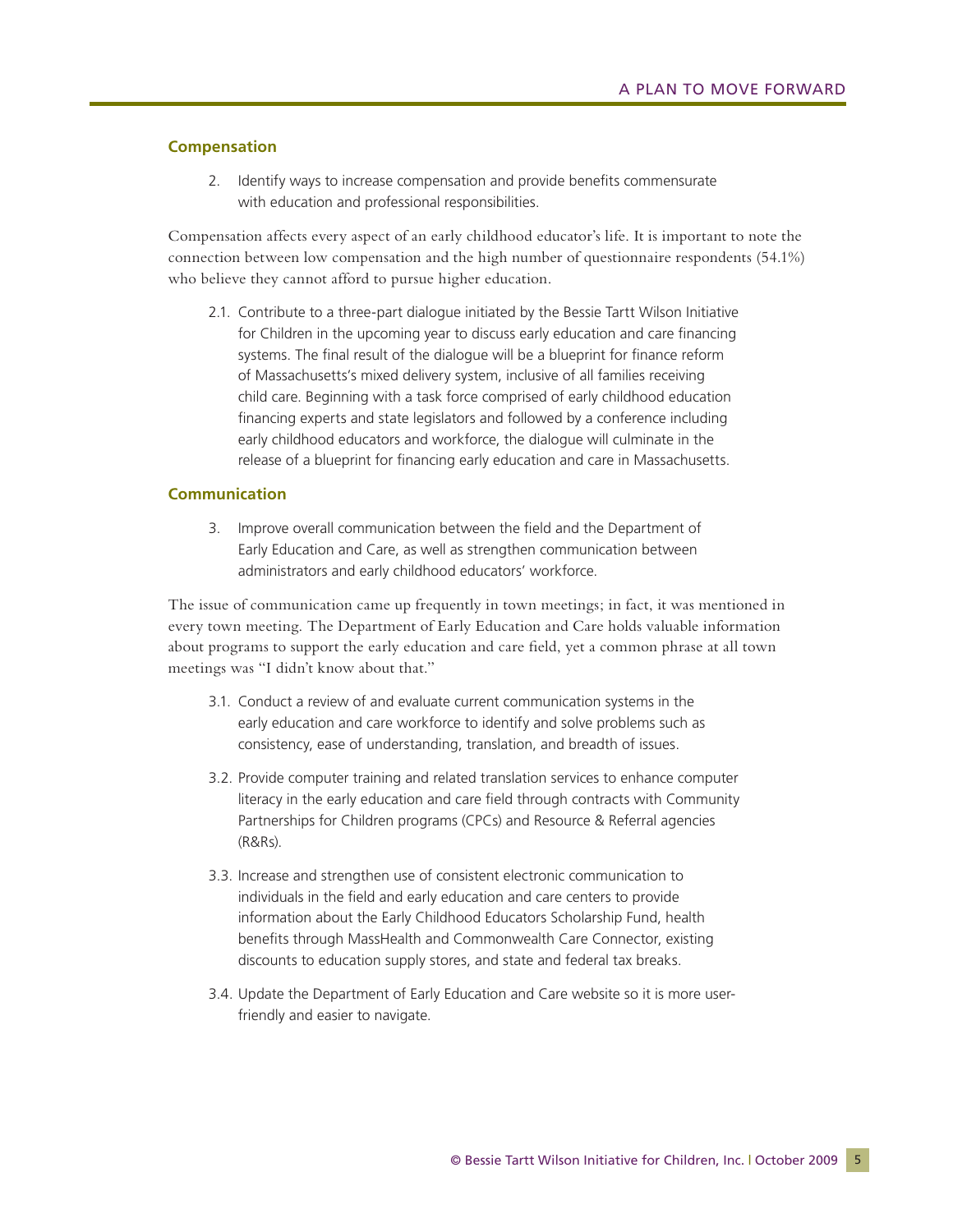#### **Public Education Campaign**

4. Launch a public relations campaign to increase public understanding of the role and responsibilities of the early education and care profession.

As our research shows, early childhood educators feel that they are not valued in the public eye. Compensation rates and use of labels such as "day care worker" and "babysitter" reveal the basis for these perceived slights. It is important to change public perception because it influences everything from compensation and benefits to educational opportunities. The early education and care field needs to be supported by the public.

- 4.1. Develop an earned media campaign that targets free print, broadcast, and electronic media.
- 4.2. Encourage the Department of Early Education and Care to partner with a corporation, foundation or other entity like the United Way of Massachusetts Bay and Merrimack Valley to secure funding to develop and launch a paid advertising campaign that utilizes communication vehicles like billboards, mass transit and television and radio advertisements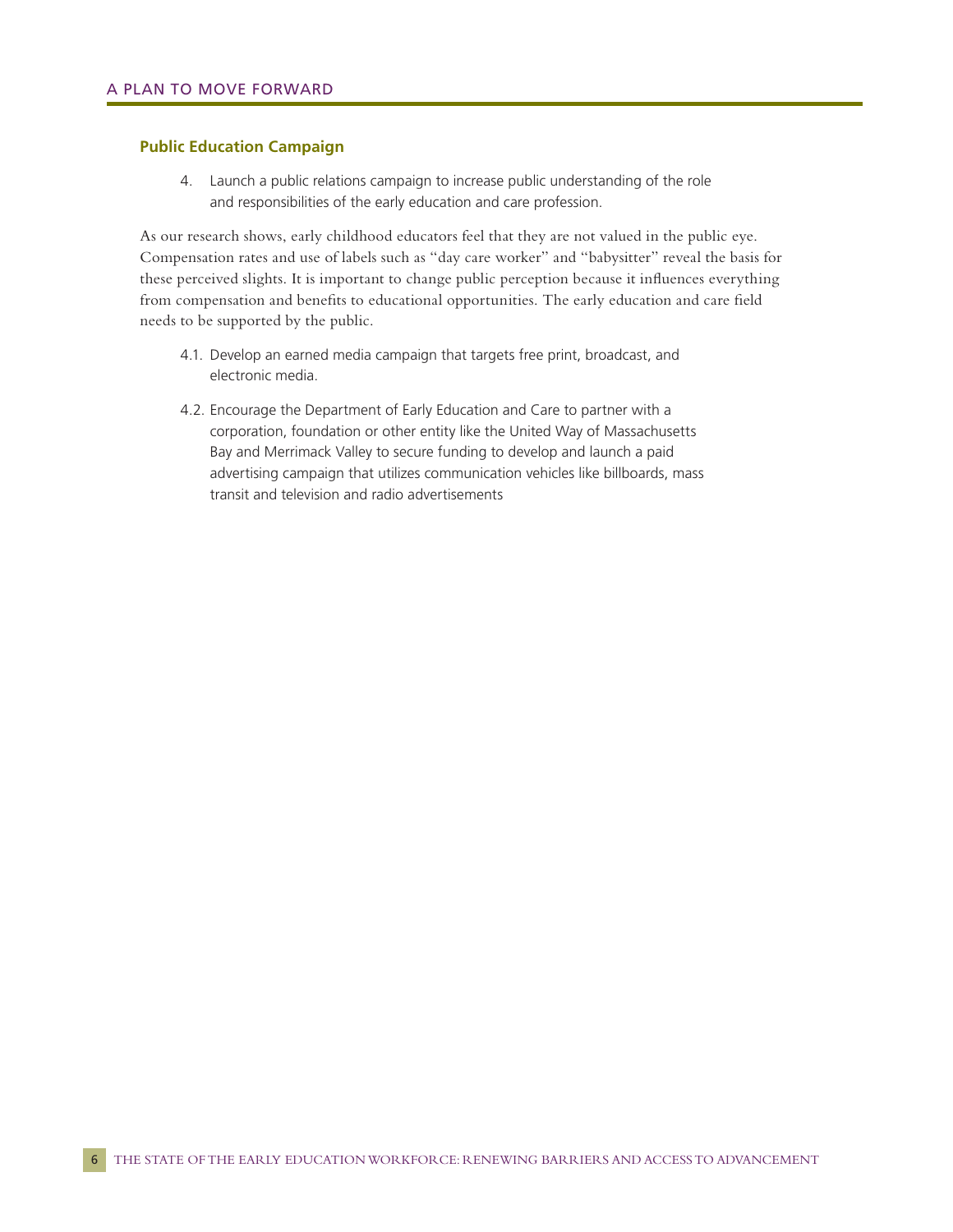## A Final Word

*Standing in the middle of a tunnel, it can be hard to see the light at the end, or remember the reason for entering. The Department of Early Education and Care and state government have made notable inroads to improving the early education and care field. Now is the time to continue forward, despite the current challenges. It is important for all involved to remember that this long tunnel will lead to the outcome we all desire – the best opportunities possible for all children, from day one.*